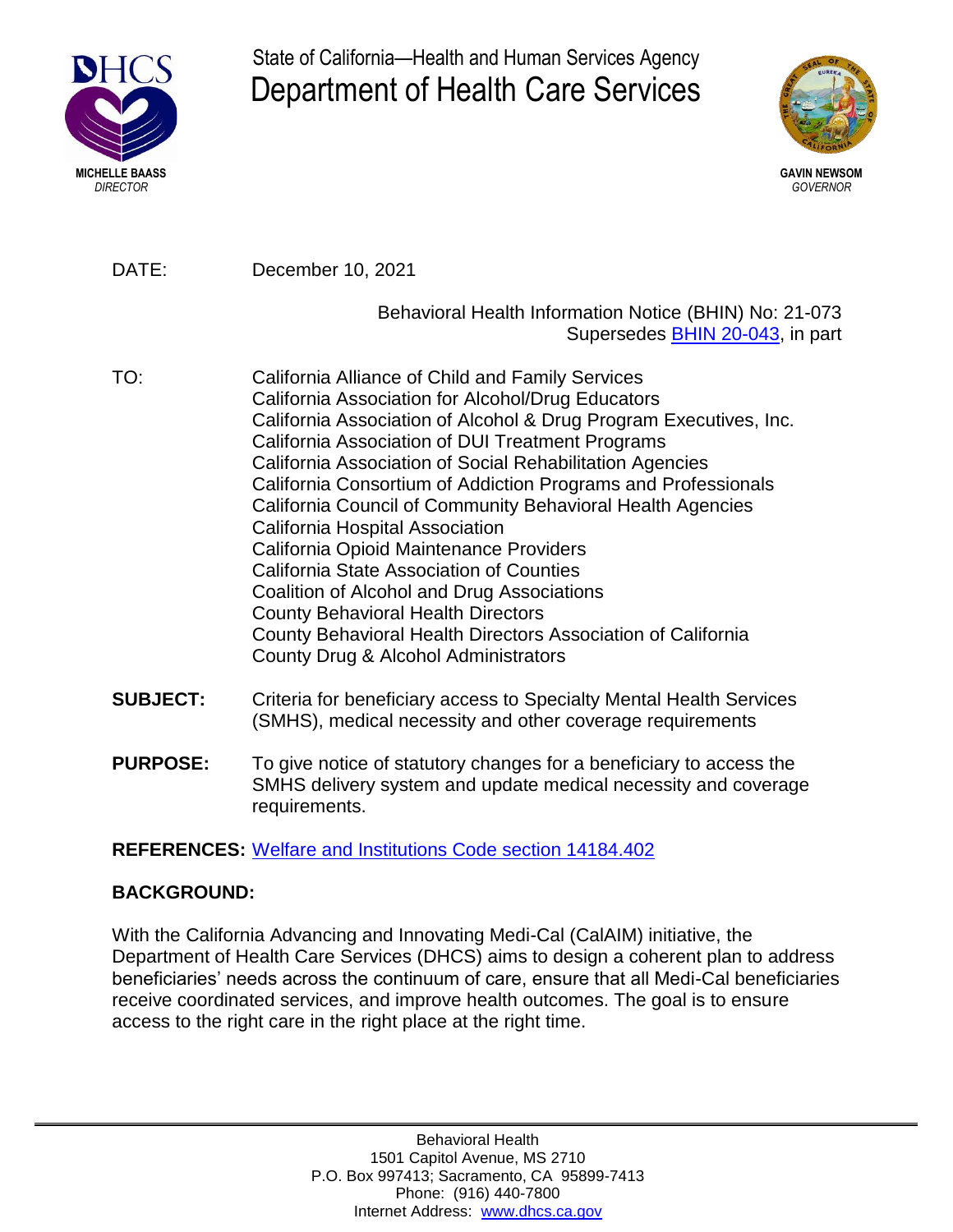Behavioral Health Information Notice No.: 21-073 Page 2 December 10, 2021

To achieve this aim, DHCS is clarifying the responsibilities of Mental Health Plans (MHPs), including updating the criteria for access to SMHS, for both adults and beneficiaries under age 21, except for psychiatric inpatient hospital and psychiatric health facility services, which will be addressed in forthcoming guidance. These criteria were developed based on significant feedback from stakeholders.

[Assembly](https://ct3k1.capitoltrack.com/Bills/21Bills/asm/ab_0101-0150/ab_133_93_C_bill.pdf) Bill (AB) 133 implements various components of the CalAIM initiative. As specified in Welfare and Institutions Code section 14184.402, the revised definitions and criteria below are effective January 1, 2022. AB 133 gives DHCS authority to implement the criteria for access to SMHS and medical necessity through this Behavioral Health Information Notice (BHIN) until DHCS implements new regulations by July 1, 2024.

Effective January 1, 2022, the definition of medical necessity and the criteria for access to SMHS (except for psychiatric inpatient hospital and psychiatric health facility services, which will be addressed in forthcoming guidance) is as established below.

This BHIN supersedes California Code of Regulations (CCR), title 9, sections 1830.205 and 1830.210<sup>1</sup> and other guidance published prior to January 1, 2022 regarding medical necessity criteria for MHP reimbursement of SMHS (other than psychiatric inpatient hospital and psychiatric health facility services), including components of [BHIN 20-043.](https://www.dhcs.ca.gov/Documents/BHIN-20-043-2020-International-Classification-of-Diseases-ICD-10-Included-Code-Sets-Update.pdf) This BHIN does not address or supersede criteria for psychiatric inpatient hospital and psychiatric health facility services, which will be addressed in forthcoming guidance.

## **POLICY:**

## Medical Necessity

Pursuant to [Welfare and Institutions Code section 14184.402\(a\)](https://leginfo.legislature.ca.gov/faces/codes_displaySection.xhtml?lawCode=WIC§ionNum=14184.402.), for individuals 21 years of age or older, a service is "medically necessary" or a "medical necessity" when it is reasonable and necessary to protect life, to prevent significant illness or significant disability, or to alleviate severe pain as set forth in [Welfare and Institutions Code section](https://leginfo.legislature.ca.gov/faces/codes_displaySection.xhtml?sectionNum=14059.5.&lawCode=WIC) [14059.5.](https://leginfo.legislature.ca.gov/faces/codes_displaySection.xhtml?sectionNum=14059.5.&lawCode=WIC)

For individuals under 21 years of age, a service is "medically necessary" or a "medical necessity" if the service meets the standards set forth in [Section 1396d\(r\)\(5\) of Title 42](https://www.law.cornell.edu/uscode/text/42/1396d) of the United States Code. This section requires provision of all Medicaid-coverable services necessary to correct or ameliorate a mental illness or condition discovered by a

 $\overline{a}$ <sup>1</sup> The CCR medical necessity regulations superseded by this BHIN combine criteria for access to SMHS and medical necessity for specific services. Under this BHIN, access criteria and medical necessity criteria are separated and redefined.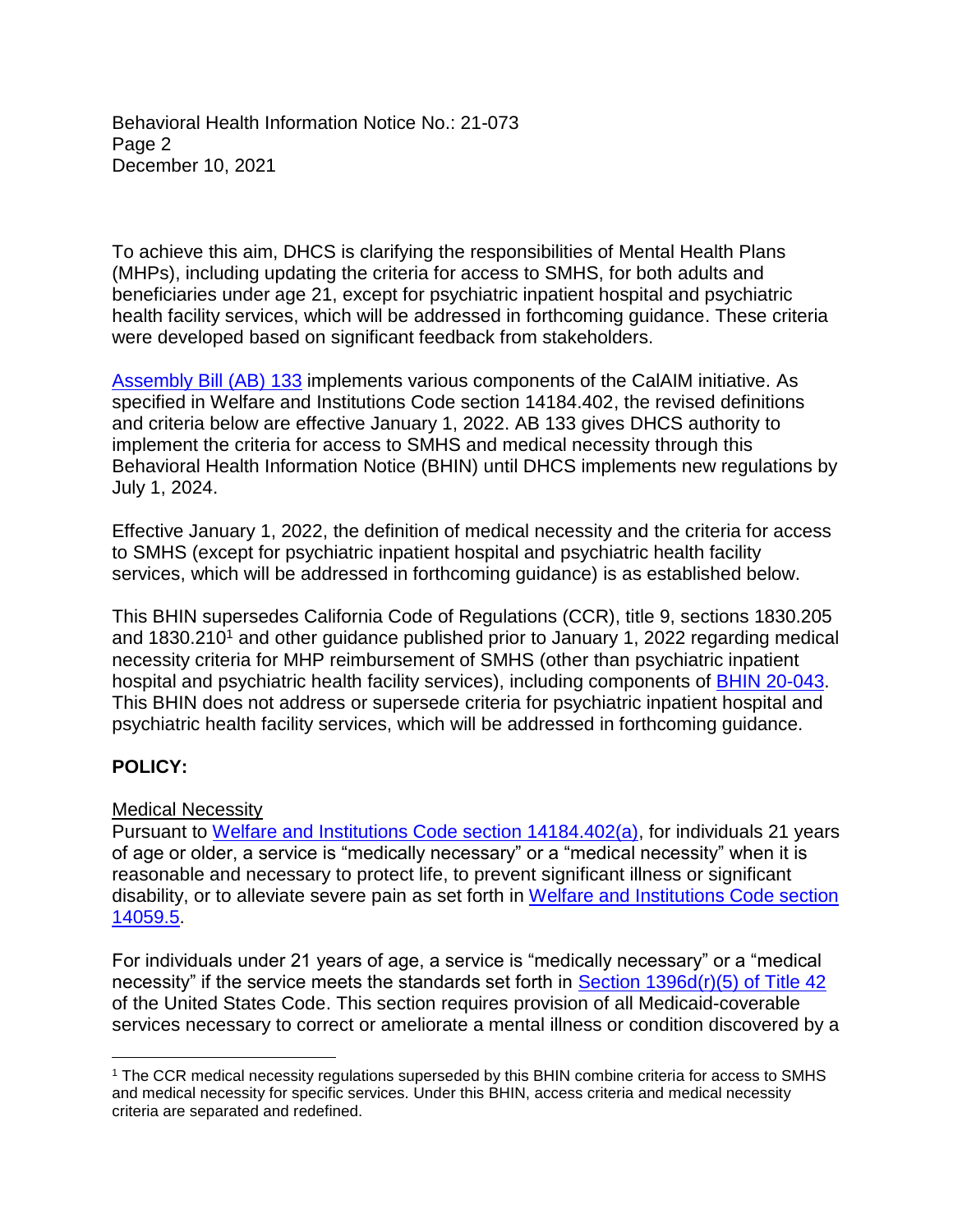Behavioral Health Information Notice No.: 21-073 Page 3 December 10, 2021

screening service, whether or not such services are covered under the State Plan. Furthermore, [federal guidance](https://www.medicaid.gov/sites/default/files/2019-12/epsdt_coverage_guide.pdf) from the Centers for Medicare & Medicaid Services makes it clear that mental health services need not be curative or restorative to ameliorate a mental health condition. Services that sustain, support, improve, or make more tolerable a mental health condition are considered to ameliorate the mental health condition are thus medically necessary and covered as EPSDT services.

Services provided to a beneficiary must be medically necessary and clinically appropriate to address the beneficiary's presenting condition.<sup>2</sup>

#### Criteria for Adult Beneficiaries to Access the Specialty Mental Health Services Delivery System

For beneficiaries 21 years of age or older, a county mental health plan shall provide covered specialty mental health services for beneficiaries who meet **both of the following** criteria, (1) and (2) below:

- (1) The beneficiary has **one or both** of the following:
	- a. Significant impairment, where impairment is defined as distress, disability, or dysfunction in social, occupational, or other important activities.
	- b. A reasonable probability of significant deterioration in an important area of life functioning.

#### **AND**

 $\overline{a}$ 

- (2) The beneficiary's condition as described in paragraph (1) is due to **either of the following**:
	- a. A diagnosed mental health disorder, according to the criteria of the current editions of the Diagnostic and Statistical Manual of Mental Disorders<sup>3</sup> and the International Statistical Classification of Diseases and Related Health Problems.
	- b. A suspected mental disorder that has not yet been diagnosed.

<sup>2</sup> 42 C.F.R. §§ 456.5 and 440.230 (b)

<sup>3</sup> A neurocognitive disorder (e.g., dementia) or a substance-related and addictive disorder (e.g., stimulant use disorder) are not "mental health disorders" for the purpose of determining whether a beneficiary meets criteria for access to the SMHS delivery system. However, MHPs must cover SMHS for beneficiaries with any of these disorders if they also have a mental health disorder (or suspected mental health disorder not yet diagnosed) and meet criteria for SMHS as described above.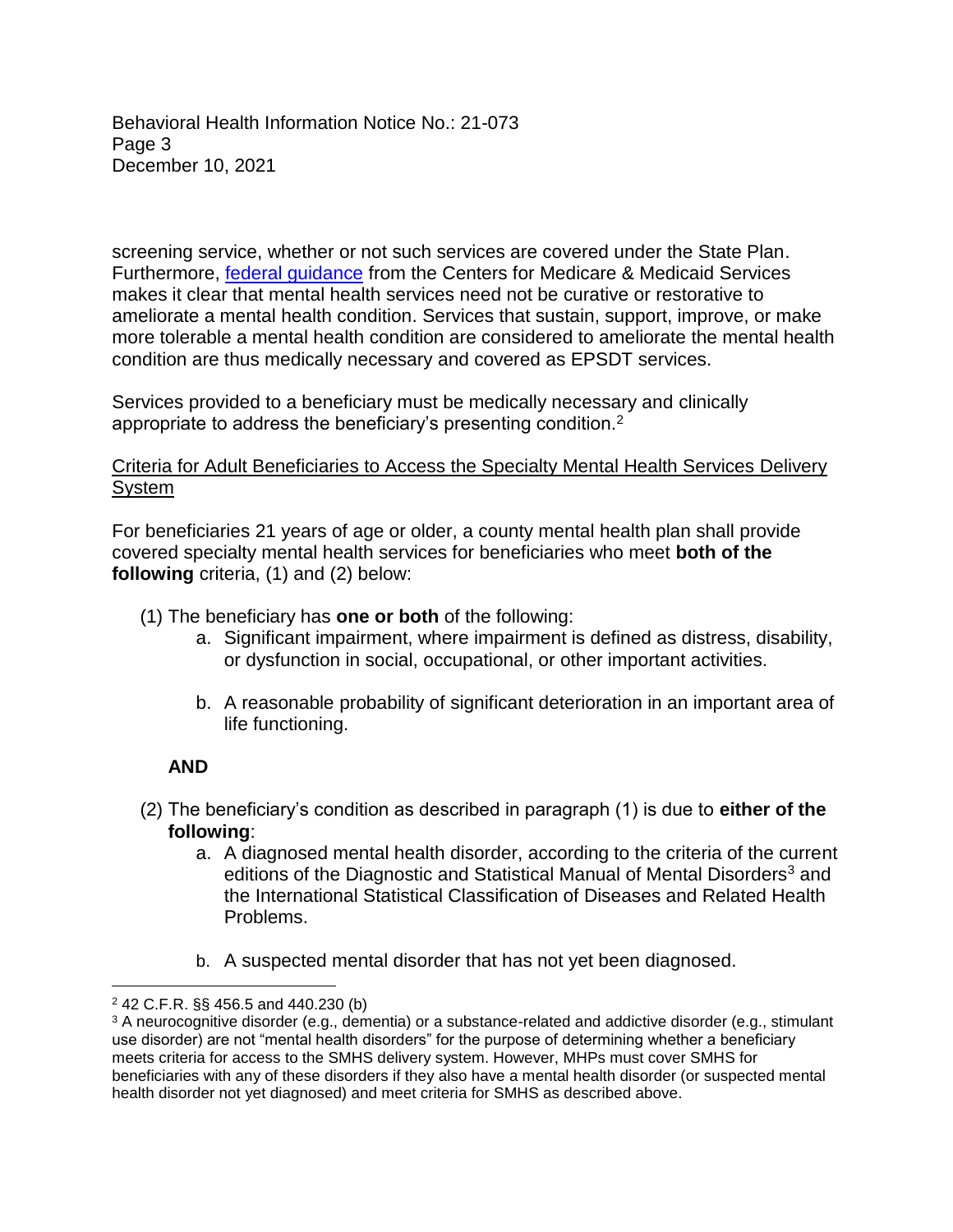Behavioral Health Information Notice No.: 21-073 Page 4 December 10, 2021

#### Criteria for Beneficiaries under Age 21 to Access the Specialty Mental Health Services Delivery System

For enrolled beneficiaries under 21 years of age, a county mental health plan shall provide all medically necessary specialty mental health services required pursuant to Section 1396d(r) of Title 42 of the United States Code. Covered specialty mental health services shall be provided to enrolled beneficiaries who meet **either of the following** criteria, (1) or (2) below:

(1) The beneficiary has a condition placing them at high risk for a mental health disorder due to experience of trauma evidenced by any of the following: scoring in the high-risk range under a trauma screening tool approved by the department<sup>4</sup>, involvement in the child welfare system, juvenile justice involvement, or experiencing homelessness.<sup>5</sup>

## **OR**

 $\overline{a}$ 

- (2) The beneficiary meets **both of the following** requirements in a) and b), below:
	- a) The beneficiary has **at least one** of the following:
		- i. A significant impairment
		- ii. A reasonable probability of significant deterioration in an important area of life functioning
		- iii. A reasonable probability of not progressing developmentally as appropriate.
		- iv. A need for specialty mental health services, regardless of presence of impairment, that are not included within the mental health benefits that a Medi-Cal managed care plan is required to provide.

<sup>4</sup> The Pediatric ACES and Related Life-Events [Screener \(PEARLS\) tool](https://urldefense.com/v3/__https:/gcc02.safelinks.protection.outlook.com/?url=https*3A*2F*2Fwww.acesaware.org*2Flearn-about-screening*2Fscreening-tools*2F&data=04*7C01*7CTyler.Sadwith*40dhcs.ca.gov*7C9158e772c6164eca787a08d984e334fe*7C265c2dcd2a6e43aab2e826421a8c8526*7C0*7C0*7C637686933653961356*7CUnknown*7CTWFpbGZsb3d8eyJWIjoiMC4wLjAwMDAiLCJQIjoiV2luMzIiLCJBTiI6Ik1haWwiLCJXVCI6Mn0*3D*7C1000&sdata=1BjB82D7Eix6H7ug5OjBN96Px*2FrgJh3ZDBHHSTTn5vY*3D&reserved=0__;JSUlJSUlJSUlJSUlJSUlJSUlJSU!!GYLAgPY1nfYXW-ZqwnM!cybFvwDCl1yBCYwbkxwXLQ6yQZ1FhrDUGHduiqrYzhdNLo_tDLoIsQlIEXl-lEFOAX7aAWU$) is one example of a standard way of measuring trauma for children and adolescents through age 19. The [ACE Questionnaire](https://www.acesaware.org/learn-about-screening/screening-tools/) is one example of a standard way of measuring trauma for adults beginning at age 18. DHCS will explore the approval process and standards for trauma screening tools for beneficiaries under 21 years of age through continued stakeholder engagement. MHPs are not required to implement the tool until DHCS issues additional guidance regarding approved trauma screening tool(s) for the purposes of SMHS access criteria.

<sup>5</sup> Please see Definitions section below for additional information.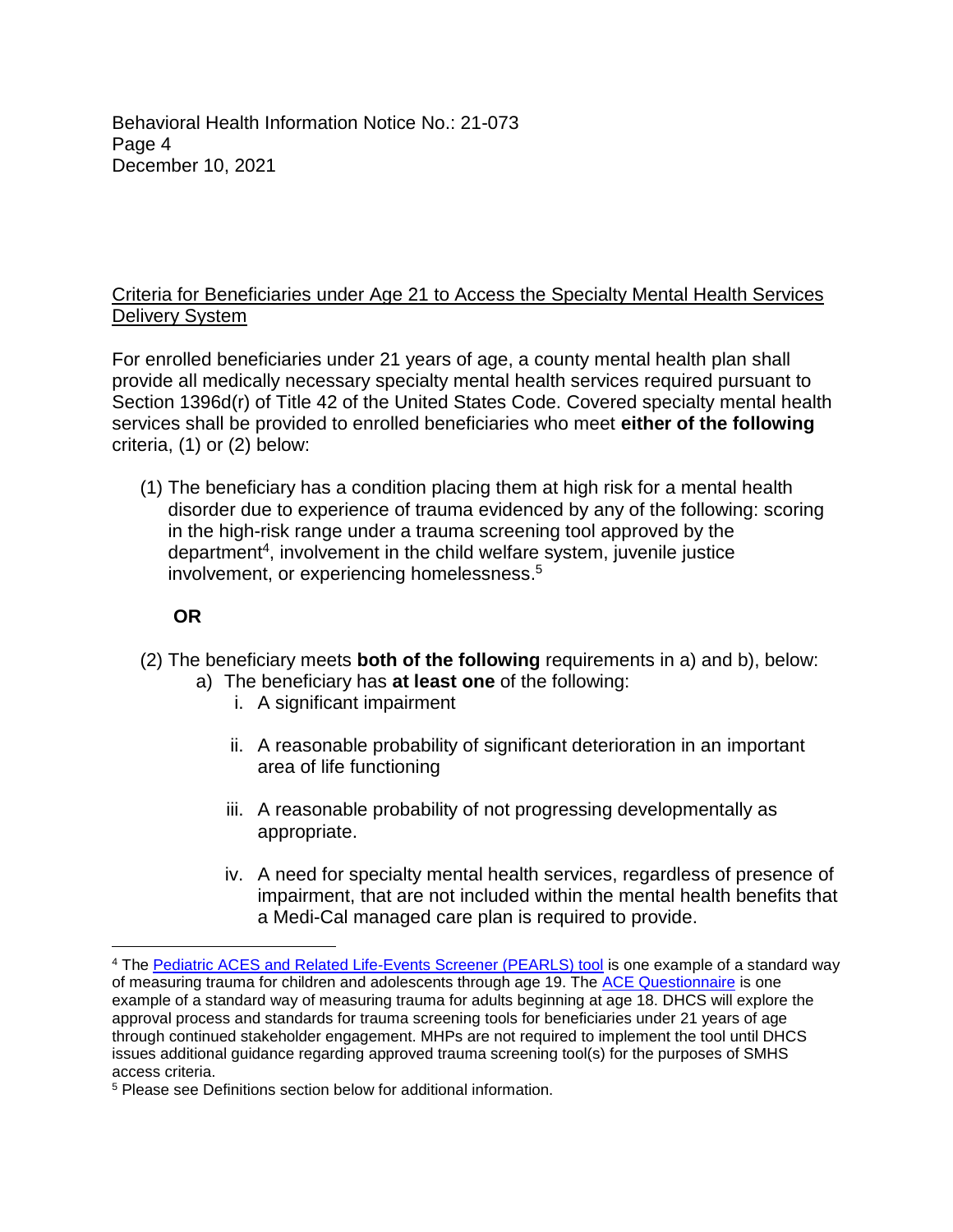Behavioral Health Information Notice No.: 21-073 Page 5 December 10, 2021

# **AND**

- b) The beneficiary's condition as described in subparagraph (2) above is due to **one of the following**:
	- i. A diagnosed mental health disorder, according to the criteria of the current editions of the Diagnostic and Statistical Manual of Mental Disorders<sup>6</sup> and the International Statistical Classification of Diseases and Related Health Problems.
	- ii. A suspected mental health disorder that has not yet been diagnosed.
	- iii. Significant trauma placing the beneficiary at risk of a future mental health condition, based on the assessment of a licensed mental health professional.<sup>7</sup>

If a beneficiary under age 21 meets the criteria as described in (1) above, the beneficiary meets criteria to access SMHS; it is not necessary to establish that the beneficiary also meets the criteria in (2) above.

## Additional Coverage Requirements and Clarifications

This criteria for a beneficiary to access the SMHS delivery system (except for psychiatric inpatient hospital and psychiatric health facility services) set forth above shall not be construed to exclude coverage for, or reimbursement of, a clinically appropriate and covered mental health prevention, screening, assessment, treatment, or recovery service under any of the following circumstances:

- Services were provided prior to determining a diagnosis, including clinically appropriate and covered services provided during the assessment process.
- The prevention, screening, assessment, treatment, or recovery service was not included in an individual treatment plan. 8
- The beneficiary has a co-occurring substance use disorder.

 $\overline{a}$  $6$  A neurocognitive disorder (e.g., dementia) or a substance-related and addictive disorder (e.g., stimulant use disorder) are not "mental health disorders" for the purpose of determining whether a beneficiary meets criteria for access to the SMHS delivery system. However, MHPs must cover SMHS for beneficiaries with any of these disorders if they also have a mental health disorder (or suspected mental health disorders not yet diagnosed) and meet criteria for SMHS as described above. <sup>7</sup> Welf. & Inst. Code, § 14184.402(d)

<sup>&</sup>lt;sup>8</sup> Some SMHS may still require an individual plan of care, such as Targeted Case Management (42) C.F.R. § 440.169.). DHCS will issue forthcoming guidance regarding documentation requirements.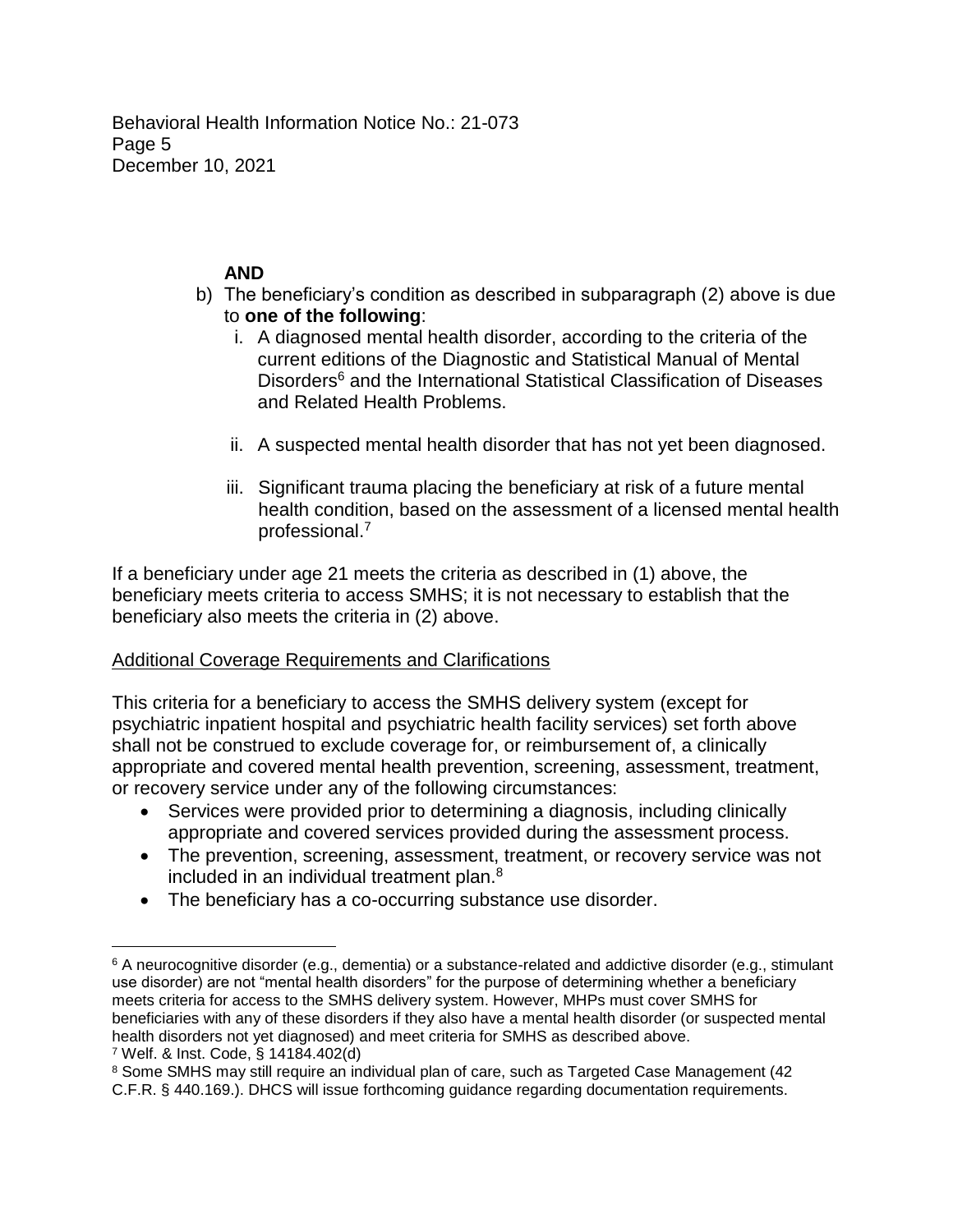Behavioral Health Information Notice No.: 21-073 Page 6 December 10, 2021

Per Welfare and Institutions Code section 14184.402(f)(1)(A), a mental health diagnosis is not a prerequisite for access to covered SMHS. This does not eliminate the requirement that all Medi-Cal claims, including SMHS claims, include a CMS approved ICD-10 diagnosis code.<sup>9</sup> In cases where services are provided due to a suspected mental health disorder that has not yet been diagnosed or due to trauma as noted above, options are available in the CMS approved ICD-10 diagnosis code list. For example, these include codes for "Other specified" and "Unspecified" disorders," or "Factors influencing health status and contact with health services" (i.e., Z codes). DHCS may provide additional clarification and technical assistance regarding the use of Z codes.

The portion of [BHIN 20-043](https://www.dhcs.ca.gov/Documents/BHIN-20-043-2020-International-Classification-of-Diseases-ICD-10-Included-Code-Sets-Update.pdf) that limits SMHS to a list of DHCS included ICD-10 diagnoses is superseded by this BHIN, effective January 1, 2022, except for psychiatric inpatient hospital and psychiatric health facility services, which will be addressed in forthcoming guidance.

This BHIN does not change the respective responsibilities of MHPs, Medi-Cal Managed Care Plans (MCPs) and the Medi-Cal Fee for Service (FFS) delivery systems. Services for symptoms or conditions solely due to a medical condition (e.g., traumatic brain injury) remain the responsibility of the MCP or the FFS delivery system. However, SMHS are reimbursable for beneficiaries with medical diagnoses if they also have mental health conditions and meet criteria for SMHS as described above.

Non-specialty mental health services (NSMHS) are delivered by Medi-Cal FFS providers and MCPs and include the following:<sup>10</sup>

- Mental health evaluation and treatment, including individual, group and family psychotherapy 11
- Psychological and neuropsychological testing, when clinically indicated to evaluate a mental health condition.
- Outpatient services for purposes of monitoring drug therapy
- Psychiatric consultation
- Outpatient laboratory, drugs, supplies and supplements

 $\overline{a}$ <sup>9</sup> The ICD 10 Tabular (October 1<sup>st</sup> thru September 30<sup>th</sup>) at <https://www.cms.gov/medicare/icd-10/2022-icd-10-cm> <sup>10</sup> Welf. & Inst. Code, § 14184.402(b)(1)

<sup>11</sup> Dyadic services will be provided effective 7/1/22.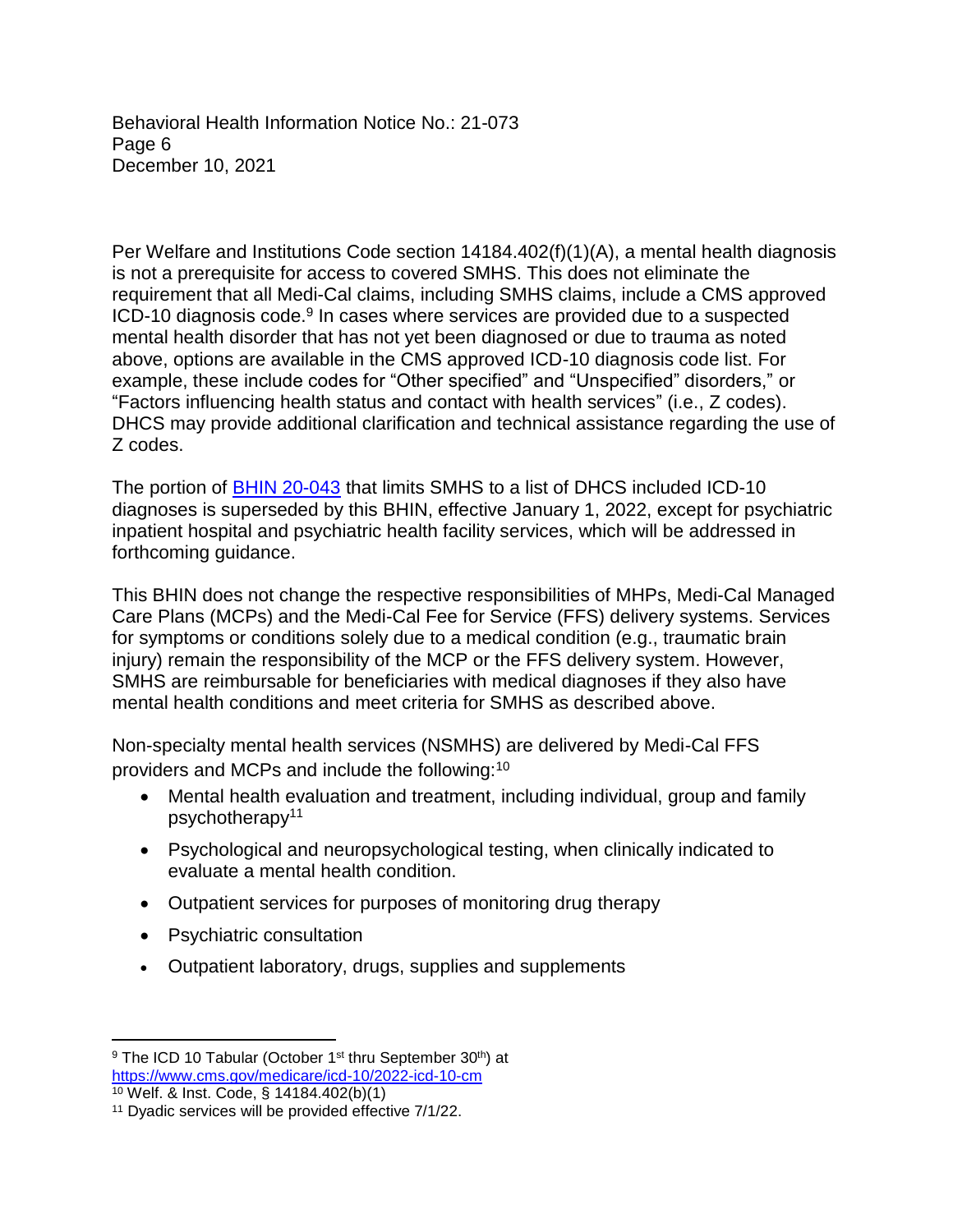Behavioral Health Information Notice No.: 21-073 Page 7 December 10, 2021

# Criteria for Beneficiaries to Access Non-Specialty Mental Health Services

MCPs are required to provide or arrange for the provision of NSMHS for the following populations: 12

- Beneficiaries 21 years of age and over with mild to moderate distress or mild to moderate impairment of mental, emotional, or behavioral functioning resulting from mental health disorders, as defined by the current Diagnostic and Statistical Manual of Mental Disorders;<sup>13</sup>
- Beneficiaries under age 21, to the extent eligible for services through the Medicaid EPSDT benefit as described above, regardless of level of distress or impairment or the presence of a diagnosis;
- Beneficiaries of any age with potential mental health disorders not yet diagnosed.

DHCS will publish additional guidance regarding the CalAIM No Wrong Door policies for mental health services in Medi-Cal as set forth in [Welfare and Institutions Code](https://leginfo.legislature.ca.gov/faces/codes_displaySection.xhtml?lawCode=WIC§ionNum=14184.402.) [14184.402.](https://leginfo.legislature.ca.gov/faces/codes_displaySection.xhtml?lawCode=WIC§ionNum=14184.402.)

## **COMPLIANCE:**

 $\overline{a}$ 

MHPs shall implement the criteria for access to SMHS established above effective January 1, 2022, update MHPs policies and procedures as needed to ensure compliance with this policy effective January 1, 2022, and communicate these updates to providers as necessary.<sup>14</sup>

In addition, MHPs shall update materials to ensure the criteria for SMHS for individuals under 21 years of age and for adults is accurately reflected, including materials reflecting the responsibility of Medi-Cal MCPs and the FFS delivery system for covering NSMHS.

<sup>12</sup> Welf. & Inst. Code, § 14184.402(b)(2)

<sup>13</sup> A neurocognitive disorder (e.g., dementia) or a substance-related and addictive disorder (e.g., stimulant use disorder) are not "mental health disorders" for the purpose of determining whether a beneficiary meets criteria for access to the NSMHS delivery system. However, MCPs must cover NSMHS for beneficiaries with any of these disorders if they also have a mental health disorder (or suspected mental health disorders not yet diagnosed) and meet criteria for NSMHS as described above. <sup>14</sup> Welf. & Inst. Code, § 14184.402(i)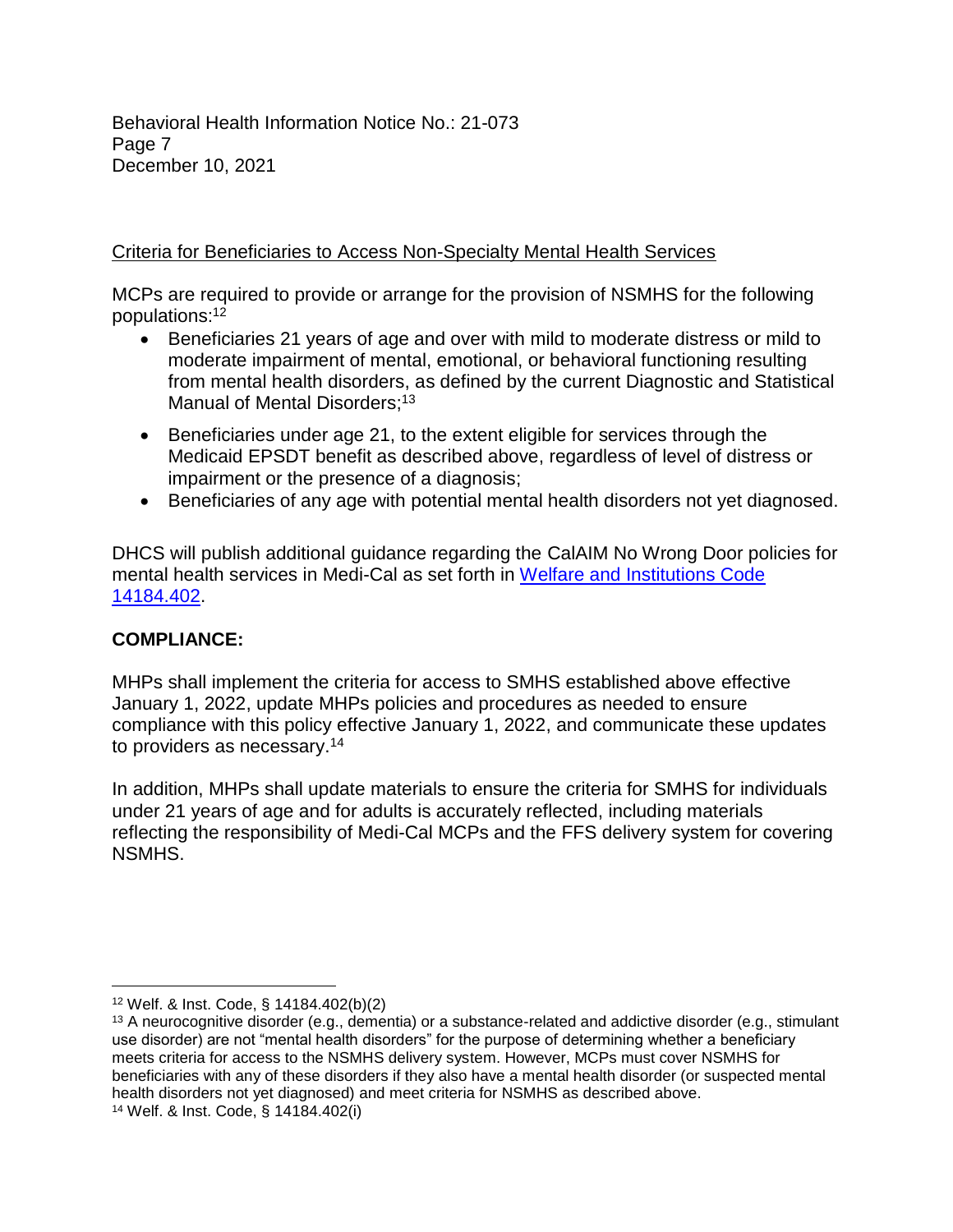Behavioral Health Information Notice No.: 21-073 Page 8 December 10, 2021

#### **DEFINITIONS:**

 $\overline{a}$ 

**Involvement in child welfare**: The beneficiary has an open child welfare services case, or the beneficiary is determined by a child welfare services agency to be at imminent risk of entering foster care but able to safely remain in their home or kinship placement with the provision of services under a prevention plan, or the beneficiary is a child whose adoption or guardianship occurred through the child welfare system. A child has an open child welfare services case if: a) the child is in foster care or in out of home care, including both court-ordered and by voluntary agreement; or b) the child has a family maintenance case (pre-placement or post-reunification), including both courtordered and by voluntary agreement. A child can have involvement in child welfare whether the child remains in the home or is placed out of the home.

**Homelessness**: The beneficiary meets the definition established in section 11434a of the federal McKinney-Vento Homeless Assistance Act.<sup>15</sup> Specifically, this includes (A) individuals who lack a fixed, regular, and adequate nighttime residence (within the meaning of section 103(a)(1) of the Act); and (B) includes (i) children and youths who are sharing the housing of other persons due to loss of housing, economic hardship, or a similar reason; are living in motels, hotels, trailer parks, or camping grounds due to the lack of alternative adequate accommodations; are living in emergency or transitional shelters; or are abandoned in hospitals; (ii) children and youths who have a primary nighttime residence that is a public or private place not designed for or ordinarily used as a regular sleeping accommodation for human beings (within the meaning of section 103(a)(2)(C)); (iii) children and youths who are living in cars, parks, public spaces, abandoned buildings, substandard housing, bus or train stations, or similar settings; and (iv) migratory children (as such term is defined in section 1309 of the Elementary and Secondary Education Act of 1965) who qualify as homeless for the purposes of this subtitle because the children are living in circumstances described in clauses (i) through (iii).

**Juvenile justice involvement:** The beneficiary (1) has ever been detained or committed to a juvenile justice facility, or (2) is currently under supervision by the juvenile delinquency court and/or a juvenile probation agency. Beneficiaries who have ever been in custody and held involuntarily through operation of law enforcement authorities in a juvenile justice facility, including youth correctional institutions, juvenile detention facilities, juvenile justice centers, and other settings such as boot camps, ranches, and forestry/conservation camps, are included in the "juvenile justice involvement" definition. Beneficiaries on probation, who have been released home or

<sup>15</sup> Available at: <https://nche.ed.gov/mckinney-vento-definition/>. Full text of the Act is available here: [http://uscode.house.gov/view.xhtml?path=/prelim@title42/chapter119/subchapter6/partB&edition=prelim.](http://uscode.house.gov/view.xhtml?path=/prelim@title42/chapter119/subchapter6/partB&edition=prelim)